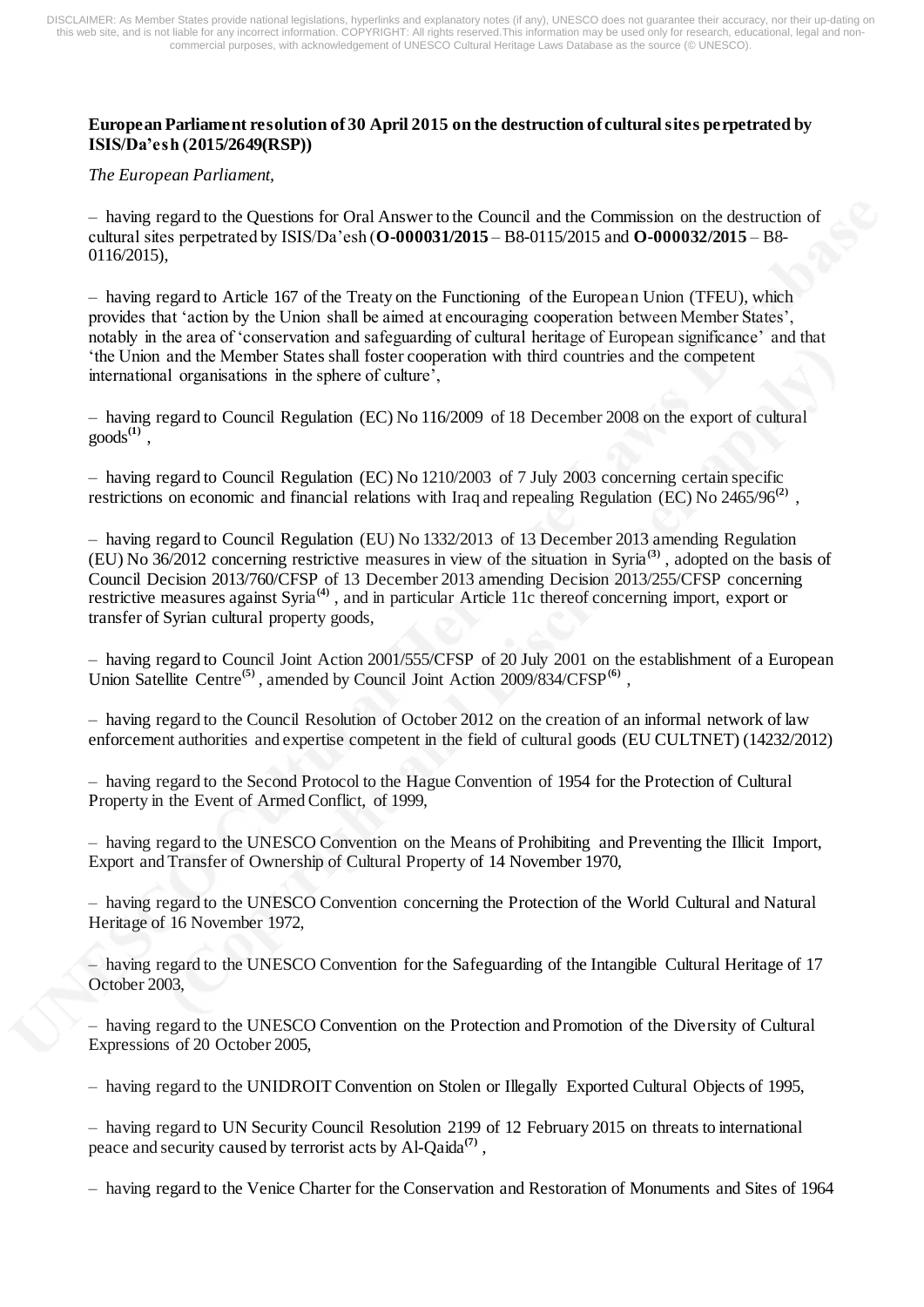that provides an international framework for the preservation and restoration of ancient buildings,

– having regard to the Rome Statute of the International Criminal Court adopted on 17 July 1998, and in particular to Article  $8(2)(b)(ix)$  thereof, which recognises the act of 'intentionally directing attacks against buildings dedicated to religion, education, art, science or charitable purposes, historic monuments, hospitals and places where the sick and wounded are collected, provided they are not military objectives' as a war crime,

– having regard to its resolution of 12 March 2015 on the Annual Report on Human Rights and Democracy in the World 2013 and the European Union's policy on the matter <sup>[\(8\)](http://www.europarl.europa.eu/sides/getDoc.do?pubRef=-//EP//TEXT+TA+P8-TA-2015-0179+0+DOC+XML+V0//EN&language=EN#def_1_8)</sup> ,paragraph 211 of which states that 'intentional forms of destructions of cultural and artistic heritage, as it is currently occurring in Iraq and in Syria, should be prosecuted as war crimes and as crimes against humanity'

– having regard to the Joint Communication to the European Parliament and the Council of 6 February 2015, entitled 'Elements for an EU regional strategy for Syria and Iraq as well as the Da'esh threat' (JOIN(2015)0002), in which the Commission and the Vice-President of the Commission / High Representative of the Union for Foreign Affairs and Security Policy recognised the seriousness of destruction and looting of cultural heritage in tackling the crises in Syria and Iraq and the threat posed by Da'esh,

– having regard to Rules 128(5) and 123(4) of its Rules of Procedure,

A. whereas numerous archaeological, religious and cultural sites in Syria and Iraq have recently been subject to targeted destruction perpetrated by groups of extremists linked particularly to the Islamic State in Iraq and Syria (ISIS/Da'esh) and whereas these systematic attacks against cultural heritage were described by UNESCO Director-General Irina Bokova as 'cultural cleansing';

B. whereas according to UNESCO the term 'cultural cleansing' refers to an intentional strategy that seeks to destroy cultural diversity through the deliberate targeting of individuals identified on the basis of their cultural, ethnic or religious background, combined with deliberate attacks on their places of worship, memory and learning, and whereas the strategy of cultural cleansing that can be witnessed in Iraq and Syria is reflected in attacks against the cultural heritage, i.e. both against physical, tangible and built expressions of culture such as monuments and buildings, and against minorities and intangible expressions of culture such as customs, traditions and beliefs**[\(9\)](http://www.europarl.europa.eu/sides/getDoc.do?pubRef=-//EP//TEXT+TA+P8-TA-2015-0179+0+DOC+XML+V0//EN&language=EN#def_1_9)** ;

C. whereas some acts of destruction of the cultural heritage have been considered, under certain circumstances, as crimes against humanity**[\(10\)](http://www.europarl.europa.eu/sides/getDoc.do?pubRef=-//EP//TEXT+TA+P8-TA-2015-0179+0+DOC+XML+V0//EN&language=EN#def_1_10)** ; whereas, in particular, when directed against members of a religious or ethnic group, they can be assimilated to the crime of persecution, as set out in Article  $7(1)(h)$  of the Statute of the International Criminal Court;

D. whereas such acts of destruction of cultural and historical sites and objects are not new and are not confined to Iraq and Syria; whereas, according to UNESCO, 'cultural heritage is an important component of the cultural identity of communities, groups and individuals, and of social cohesion, so that its intentional destruction may have adverse consequences on human dignity and human rights' **[\(11\)](http://www.europarl.europa.eu/sides/getDoc.do?pubRef=-//EP//TEXT+TA+P8-TA-2015-0179+0+DOC+XML+V0//EN&language=EN#def_1_11)** ; stressing that, as stated by UNESCO and others, the product of looting and smuggling of cultural and religious sites and objects in Iraq and Syria by ISIS/Da'esh, is being used to help fund ISIS/Da'esh terrorist activities, with the result that artistic and cultural goods are becoming 'war weapons';

E. whereas, on 1 March 2014, thanks to the funding provided by the European Union, UNESCO with other strategic partners launched a three-year project called 'Emergency Safeguarding of the Syrian Heritage', aimed in particular at ensuring emergency protection of the Syrian cultural heritage;

F. whereas the European Union has ratified the Convention on the Protection and Promotion of the Diversity of Cultural Expressions, adopted on 20 October 2005, the first international instrument to recognise the dual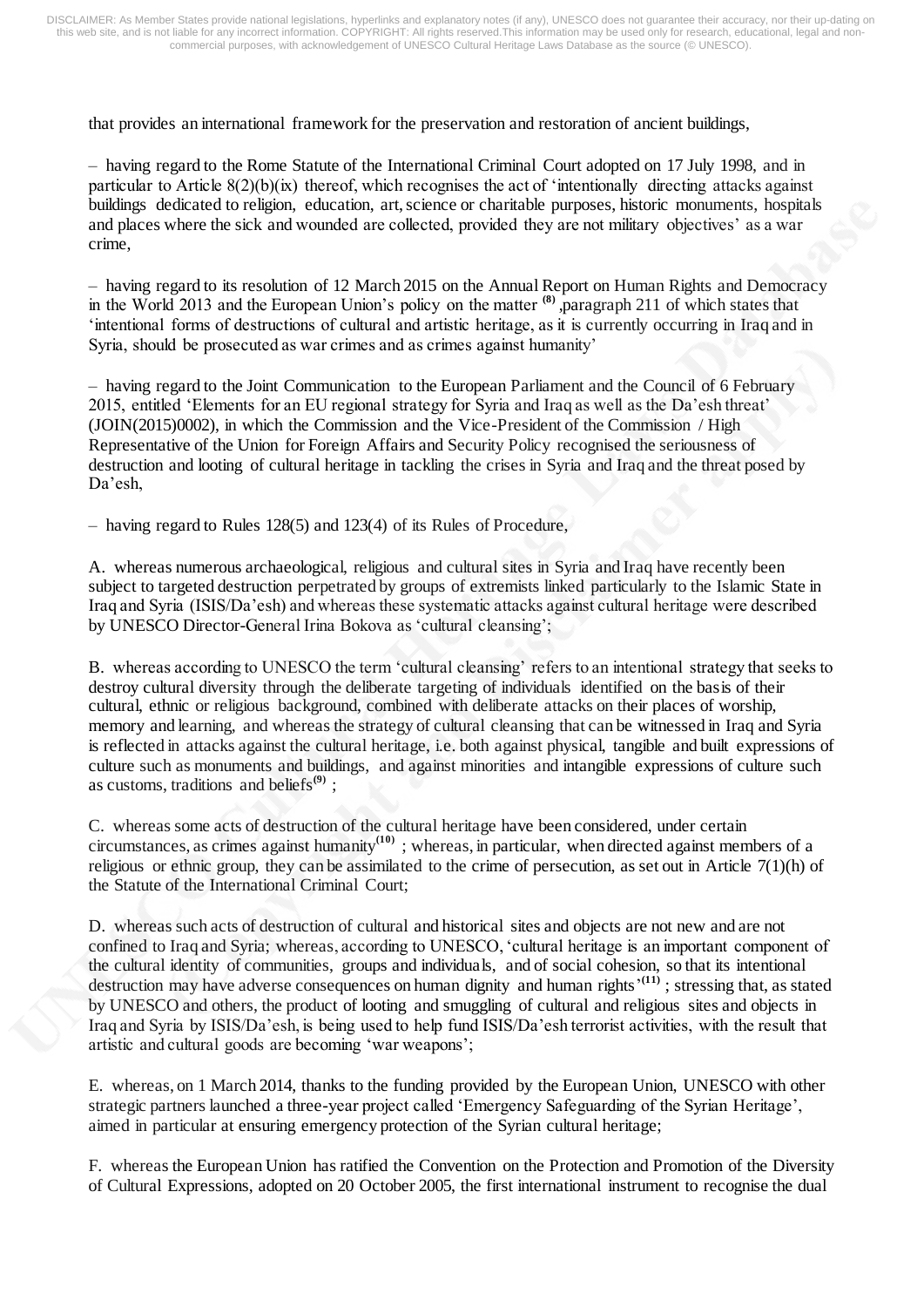economic and cultural nature of cultural goods, which 'must therefore not be treated as solely having commercial value';

G. whereas the UNESCO Convention on the Means of Prohibiting and Preventing the Illicit Import, Export and Transfer of Ownership of Cultural Property, adopted on 17 November 1970, and the UNIDROIT Convention on Stolen or Illegally Exported Cultural Objects, adopted on 24 June 1995, are essential instruments for strengthening protection of the global cultural heritage;

H. whereas illicit trade in cultural goods is now the third most significant illegal trade after drugs and arms, whereas this illicit trade is dominated by organised criminal networks, and whereas current national and international mechanisms are neither adequately equipped nor supported to tackle the issue<sup>[\(12\)](http://www.europarl.europa.eu/sides/getDoc.do?pubRef=-//EP//TEXT+TA+P8-TA-2015-0179+0+DOC+XML+V0//EN&language=EN#def_1_12)</sup>;

I. whereas, although combating the illicit trade in cultural goods is not a specific competence of the European Union, insofar as it is not defined as such in the treaties, it nevertheless comes under several EU fields of competence, such as the internal market, the area of freedom, security and justice (AFSJ), culture and the common foreign and security policy (CFSP);

J. whereas there is an urgent need to better coordinate the fight against the illicit trade in cultural artefacts and to work closely together in order to promote awareness raising and information sharing and to achieve a strengthening of legal frameworks; recalling in this context that, in December 2011, the Council conclusions on preventing and combating crime against cultural goods recommended, inter alia, that the Member States strengthen cooperation between law enforcement officials, cultural authorities and private organisations;

K. whereas, in October 2012, a Council resolution created an informal network of law enforcement authorities and expertise competent in the field of cultural goods (EU CULTNET), whose main objective is to improve the exchange of information related to the prevention of illicit trade in cultural goods and to identify and share information on criminal networks suspected of being involved in illicit trade;

L. whereas, on Saturday, 28 March 2015, Director-General Irina Bokova launched in Bagdad the campaign #Unite4Heritage, which is aimed at mobilising global support for the protection of cultural heritage, using the power of social networks;

1. Strongly condemns the intentional destruction of cultural, archaeological and religious sites perpetrated by ISIS in Syria and Iraq;

2. Calls on the Vice-President of the Commission / High Representative of the Union for Foreign Affairs and Security Policy (VP/HR) to take appropriate action at political level, in accordance with UN Security Council Resolution 2199 of 12 February 2015, in order to put an end to the illegal trade in cultural property from the territories of Syria and Iraq during periods of conflict in those territories, thereby preventing them from being used as a source of financing;

3. Calls on the VP/HR to use cultural diplomacy and intercultural dialogue as a tool when it comes to reconciling the different communities and rebuilding the destroyed sites;

4. Calls on the VP/HR, the EU and its Member States to implement security measures at the EU's external borders to prevent cultural goods from Syria and Iraq from being smuggled into the Union and to effectively cooperate in a joint action against the trading of artefacts of Syrian and Iraqi origin in Europe, since a high concentration of the trade in Middle Eastern art is destined for the European market, together with the United States and the Gulf area;

5. Suggests in this context that the Commission, in line with paragraph 17 of UN Security Council Resolution 2199 of 12 February 2015, focus on the fight against illicit trade in cultural artefacts, specifically as regards items of cultural heritage illegally removed from Iraq since 6 August 1990 and from Syria since 15 March 2011; calls on the Commission to devise a coordinated approach for combating that illegal trade,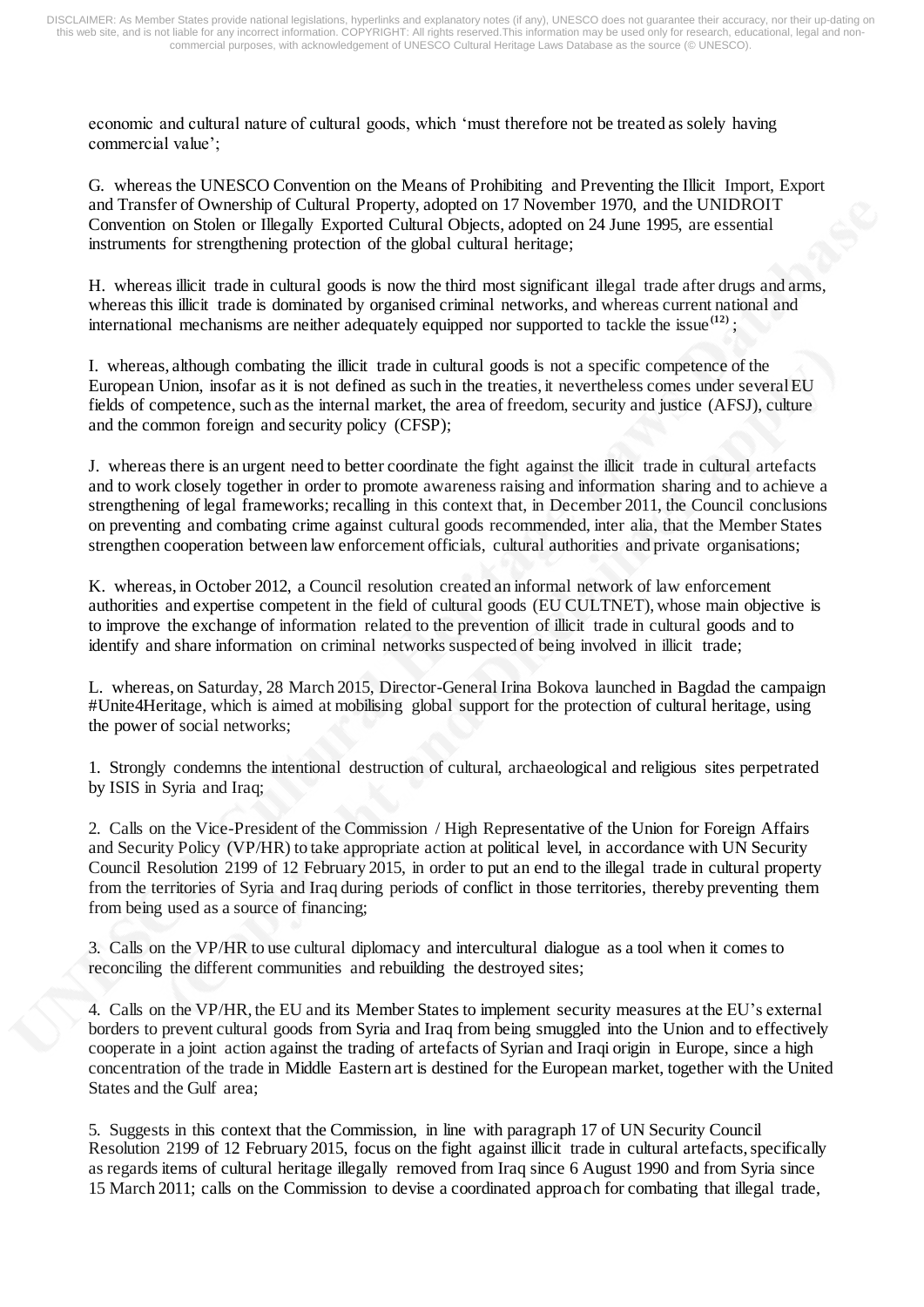working together with those responsible at national level in the investigation services and in close cooperation with UNESCO and other international organisations such as ICOM (International Council of Museums), ICOM's International Committee of the Blue Shield (ICBS), Europol, Interpol, UNIDROIT (International Institute for the Unification of Private Law), the WCO (World Customs Organisation), ICOMOS (International Council on Monuments and Sites) and ICCROM (International Centre for the Study of the Preservation and Restoration of Cultural Property);

6. Calls on the VP/HR to involve the European Union Satellite Centre in Torrejón, which supports the decision making of the Union in the context of the CFSP by providing material resulting from the analysis of satellite imagery, for the purpose of monitoring and listing archaeological and cultural sites in Syria and Iraq and supporting the activities of Syrian archaeologists, with the aim of preventing further lootings and preserving the lives of civilians;

7. Calls on the Commission to set up a rapid and secure exchange of information and sharing of best practices between the Member States to effectively combat the illicit trade in cultural artefacts illegally removed from Iraq and Syria and to urge the Member States to use international tools against illicit trafficking in cultural goods for police and custom officers, such as Interpol's dedicated database 'I-24/7' on stolen works of art and the online communication tool of the ARCHEO programme of the World Customs Organisation (WCO);

8. Calls for consideration to be given to putting in place European training programmes for judges, police and customs officers, government administrations and market players more generally in order to enable those involved in combating illicit trade in cultural goods to develop and improve their expertise and to support initiatives such as the e-learning course for Syrian Heritage Professionals promoted by ICOMOS in January 2013, teaching information on disaster risk management, first aid measures for cultural collections and documentation technique;

9. Asks the Commission to link up with international projects from civil society on protecting and reporting on cultural goods in danger, such as the AAAS geospatial technologies project, and to continue to support research communities' activities such as Project Mosul, developed by the Initial Training Network for Digital Cultural Heritage (funded by a Marie Skłodowska-Curie actions grant);

10. Calls on the Commission to provide stronger support to ICOM's International Observatory on Illicit Traffic in Cultural Goods, which has produced an emergency red list of Syrian and Iraqi antiquities at risk, designed as a tool for museums, customs officials, police officers, art dealers and collectors and which plans to use satellite imagery to monitor the situation on the ground, in cooperation with UNITAR;

11. Calls for the EU and the Member States to develop awareness-raising campaigns in order to discourage the purchase and sale of cultural goods coming from illicit trade from war areas;

12. Calls on the Member States to take the necessary steps to involve universities, research bodies and cultural institutions, inter alia through codes of ethics, in the fight against illicit trade in cultural goods from war areas;

13. Calls on the Commission to support UNESCO's #Unite4Heritage campaign by initiating an information campaign focused on Iraq and Syria, with the aim of raising awareness of the importance of their cultural heritage, of the way the product of looting is used to finance terrorist activities, and of the possible penalties associated with the illegal import of cultural goods coming from these countries, or from other third countries;

14. Calls on the Commission to strengthen and improve the functioning of the informal network of law enforcement authorities and expertise competent in the field of cultural goods (EU CULTNET), created by the Council Resolution of October 2012, whose objective is to improve the exchange of information related to the prevention of illicit trade in cultural goods, and to envisage the creation of an additional instrument to